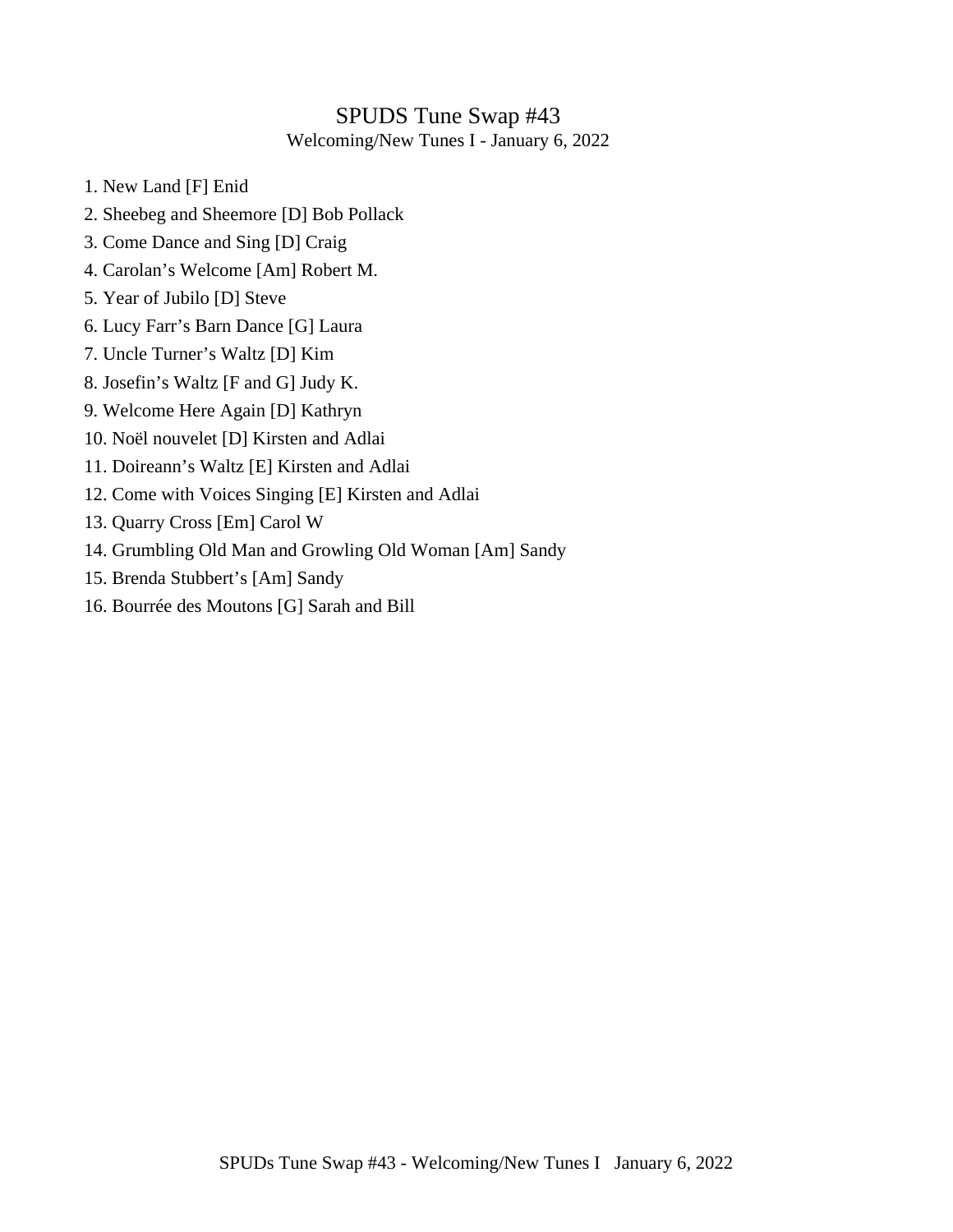#### The New Land



Si Bheag Si Mhor Sheebeg and Sheemore

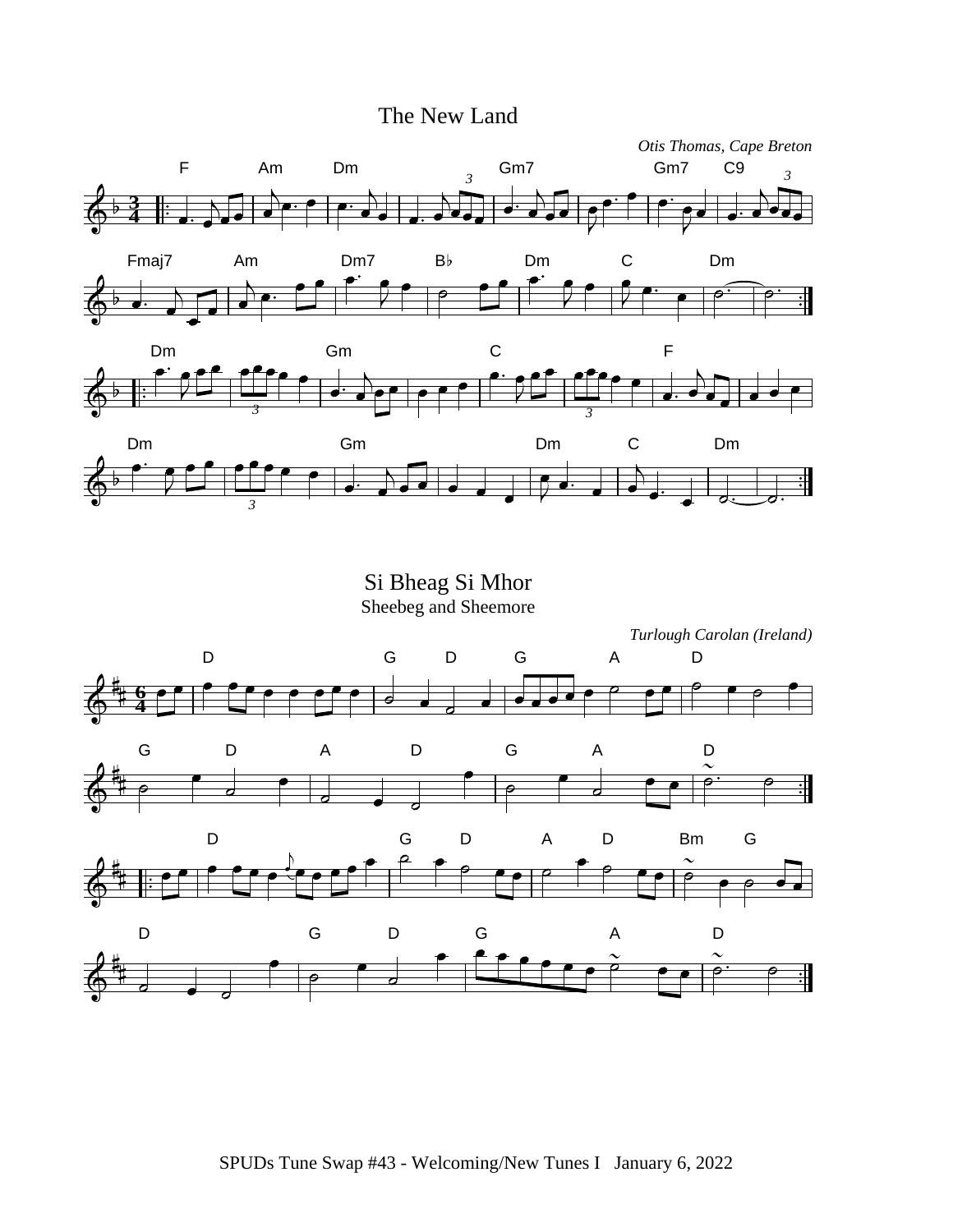



Carolan's Welcome

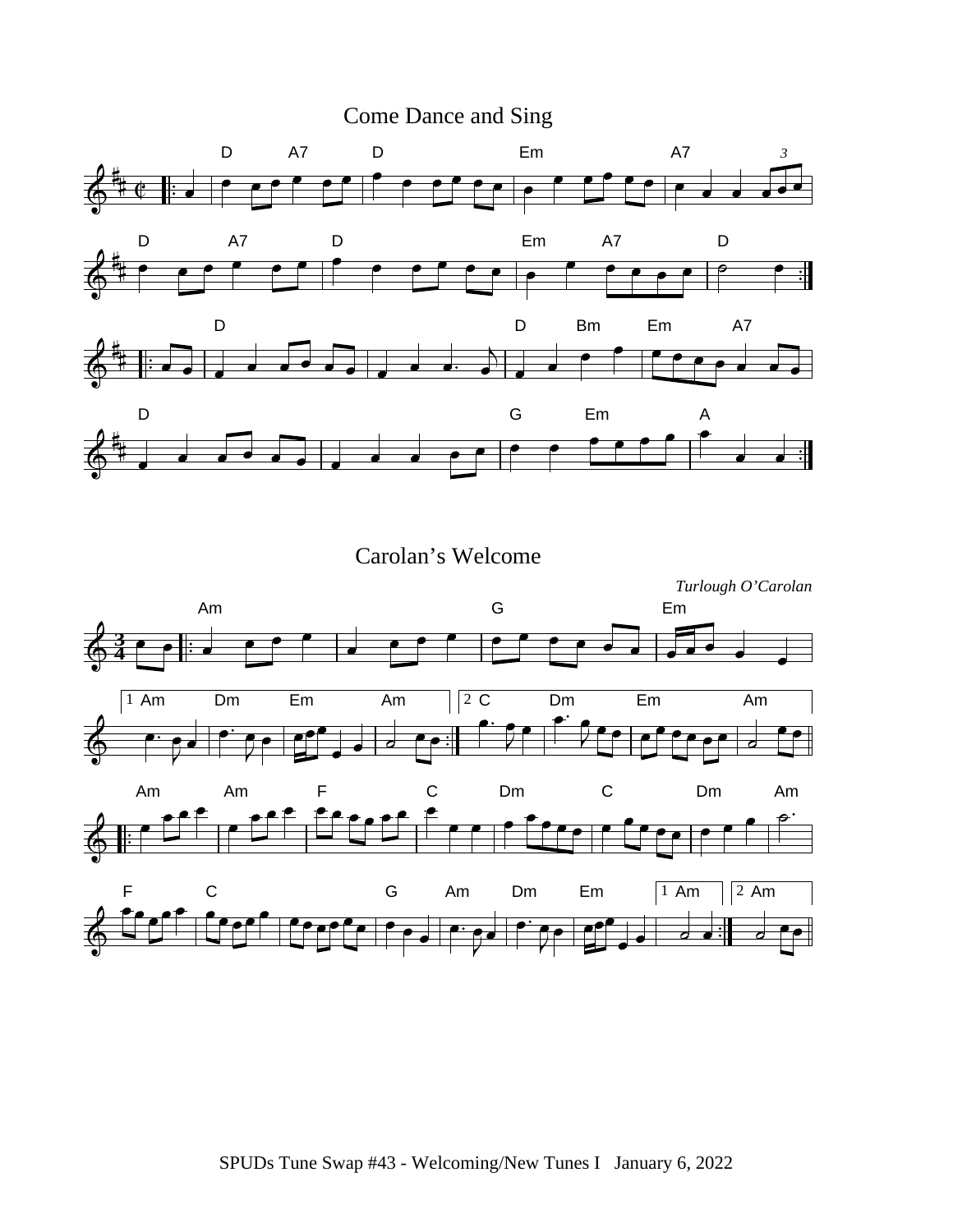### Year of Jubilo



Lucy Farr's Barn Dance (hornpipe)

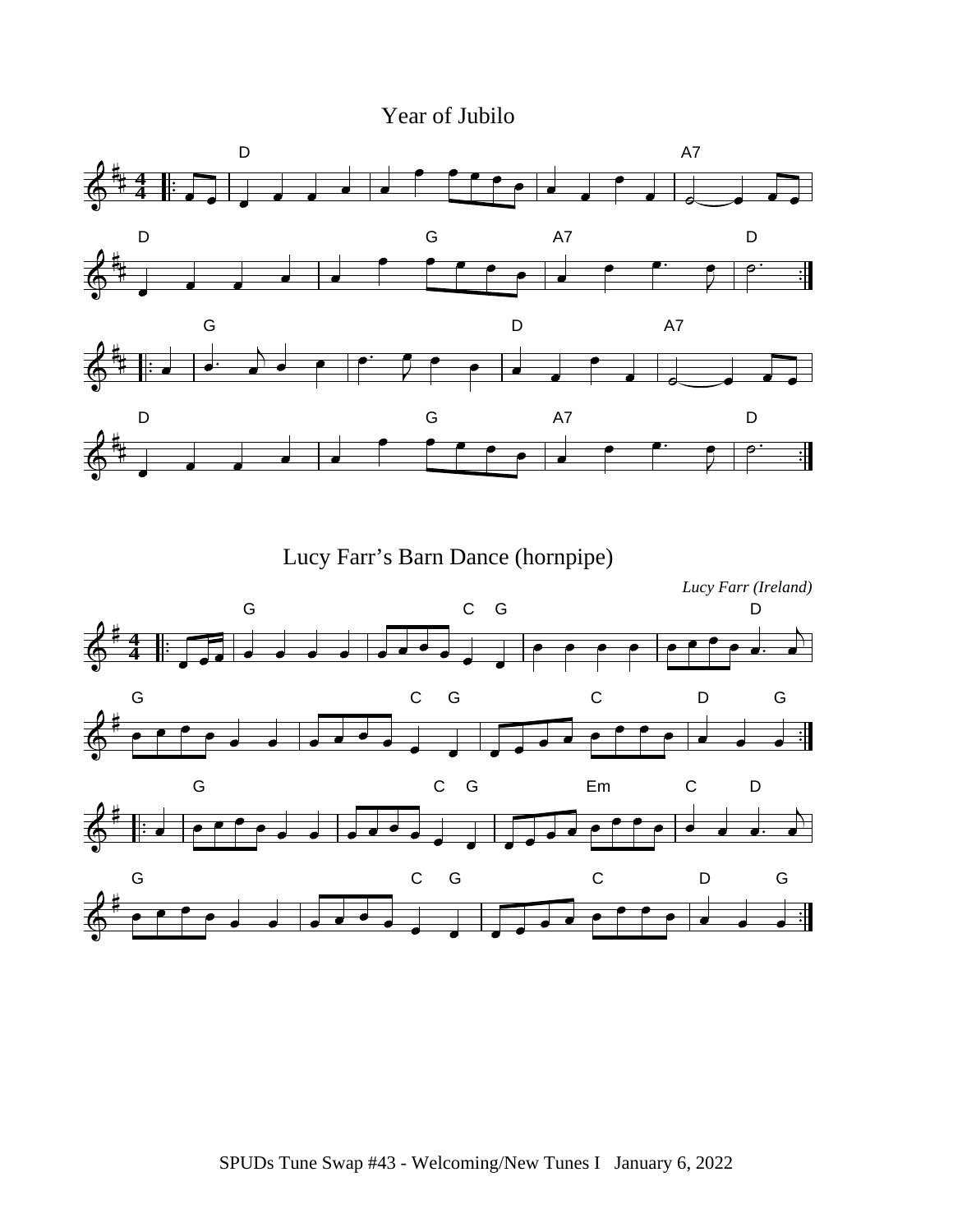### Uncle Turner's Waltz



Josefin's Waltz [F]

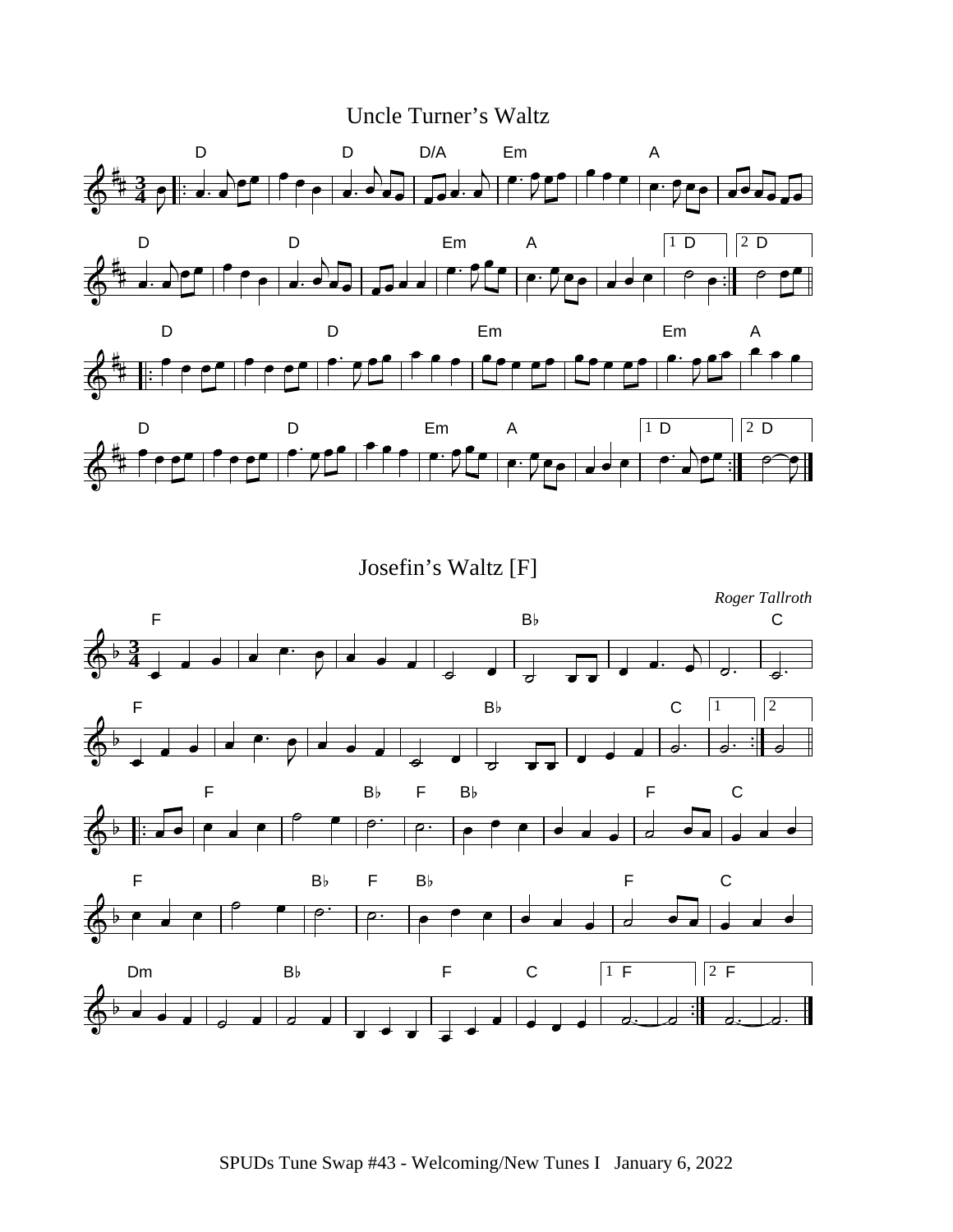Josefin's Waltz [G]



Welcome Here Again

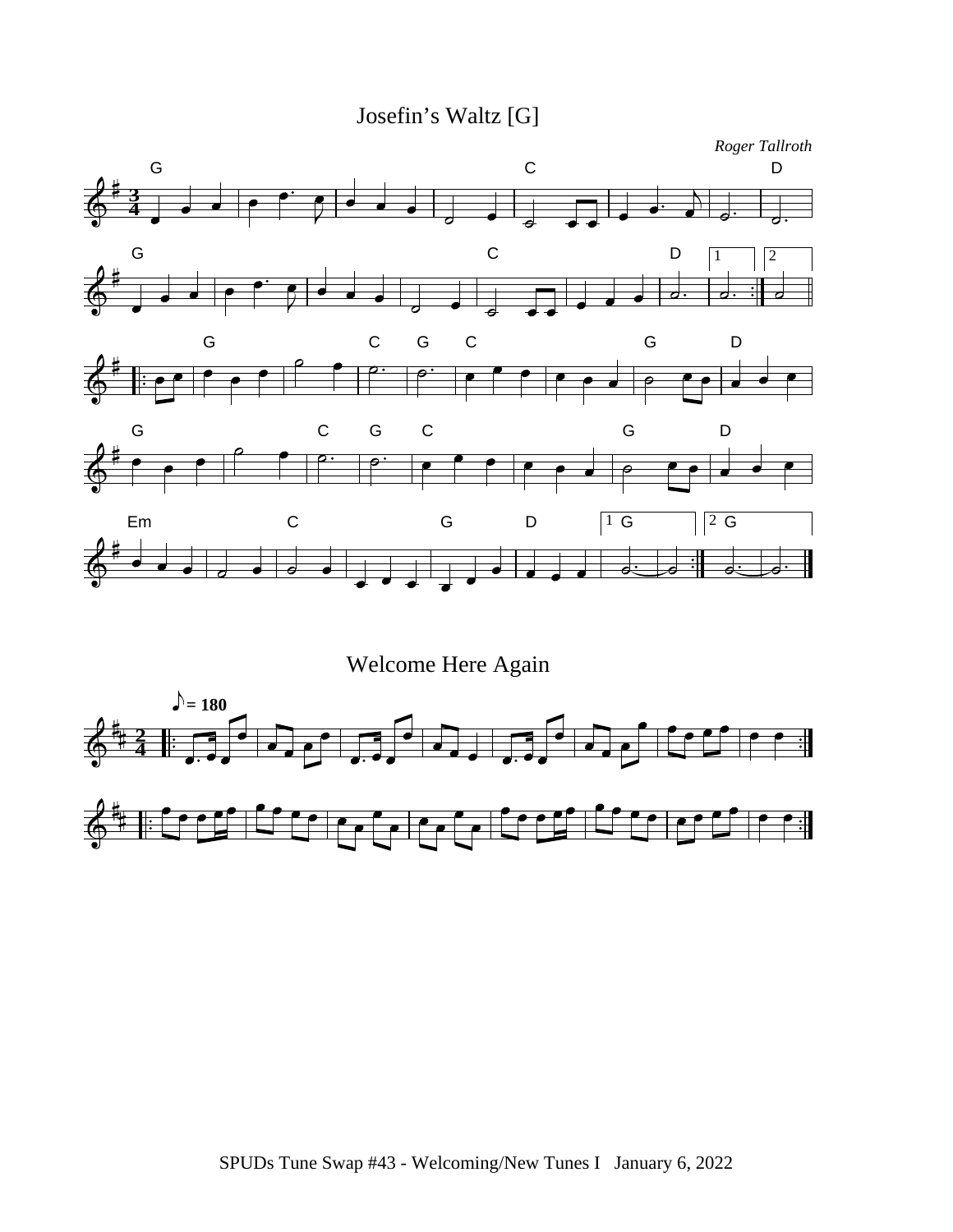#### Noël nouvelet



(E5 and B5 can substitute for Em and Bm)



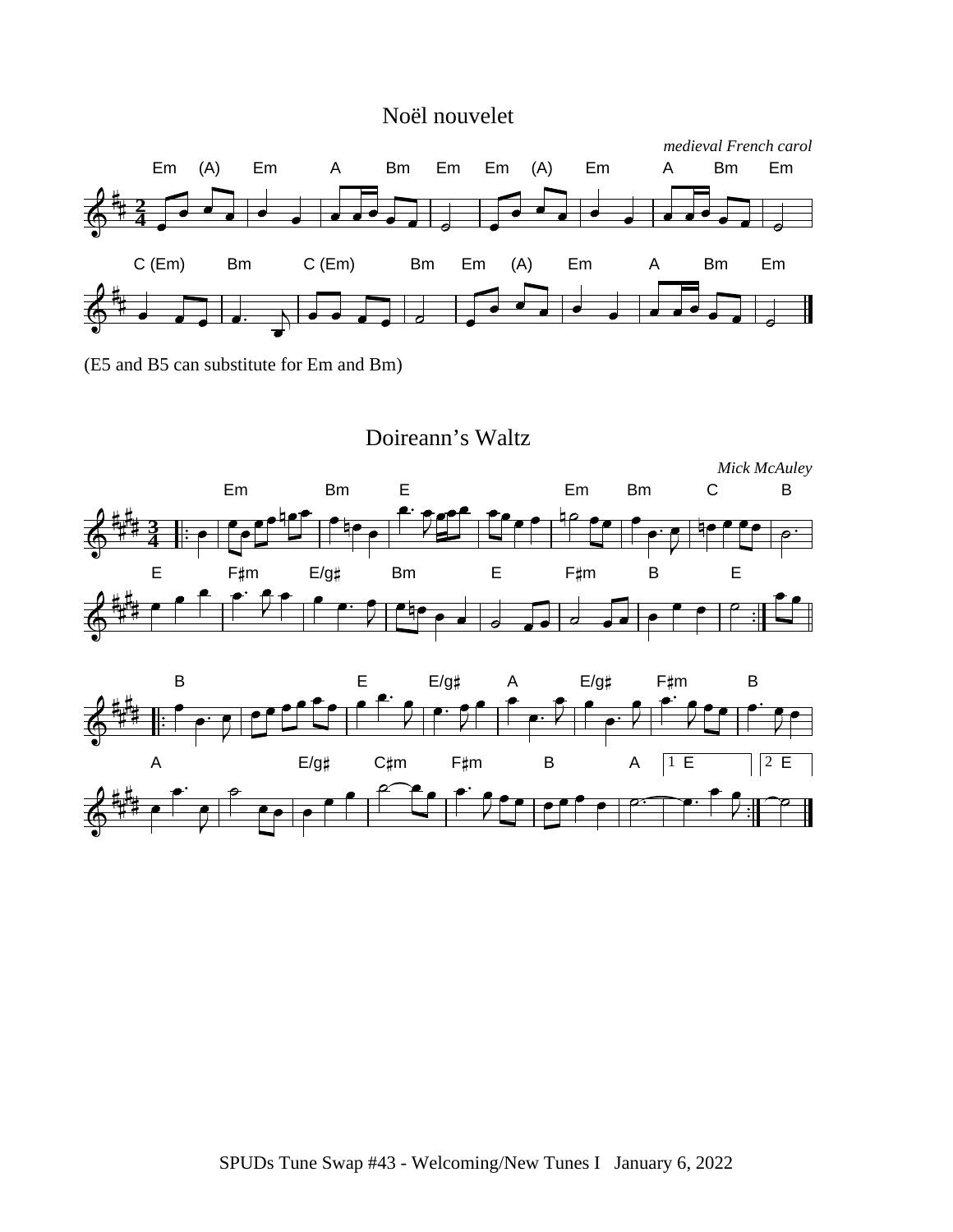



The Quarry Cross

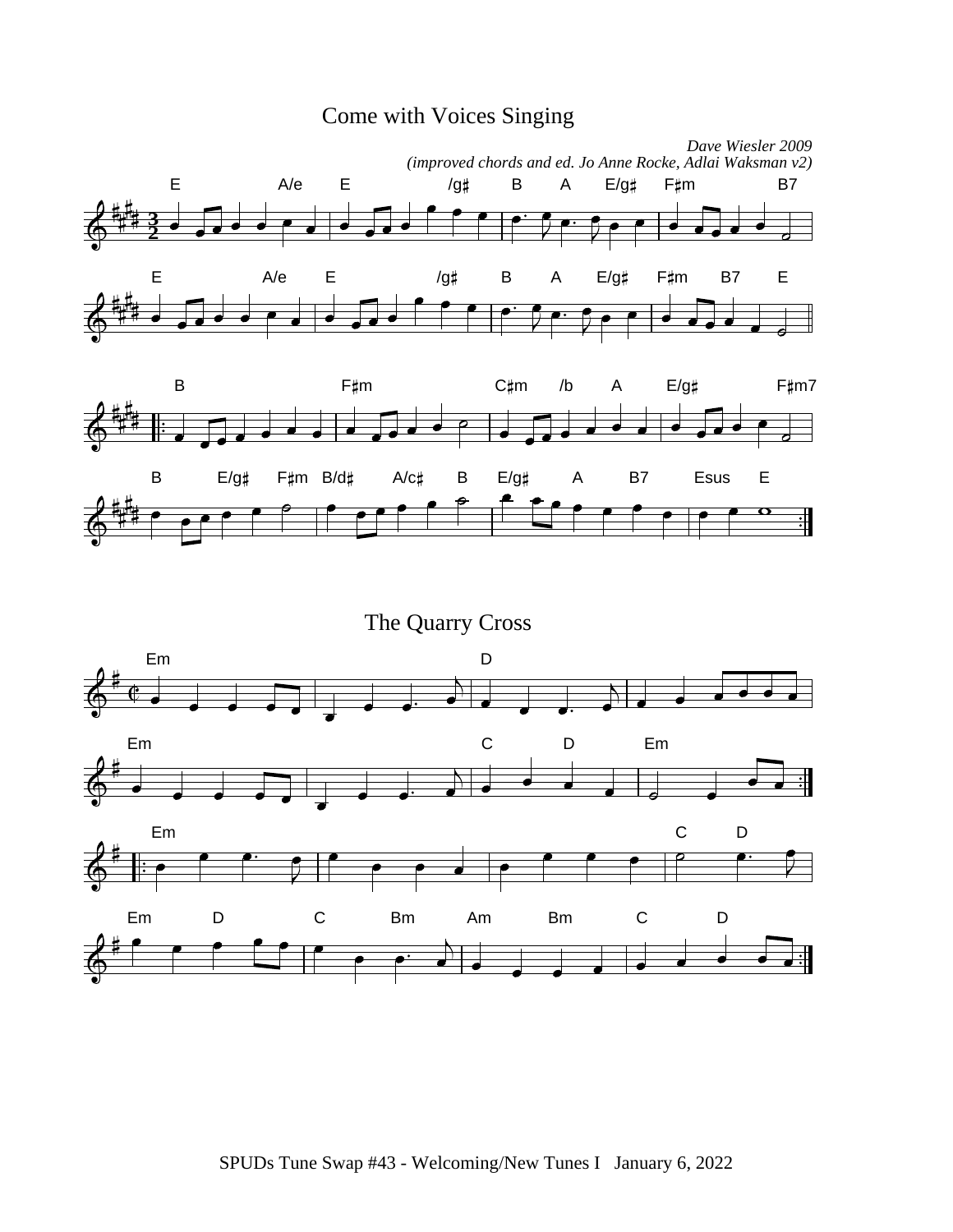

Brenda Stubbert's



Grumbling Old Man and Growling Old Woman